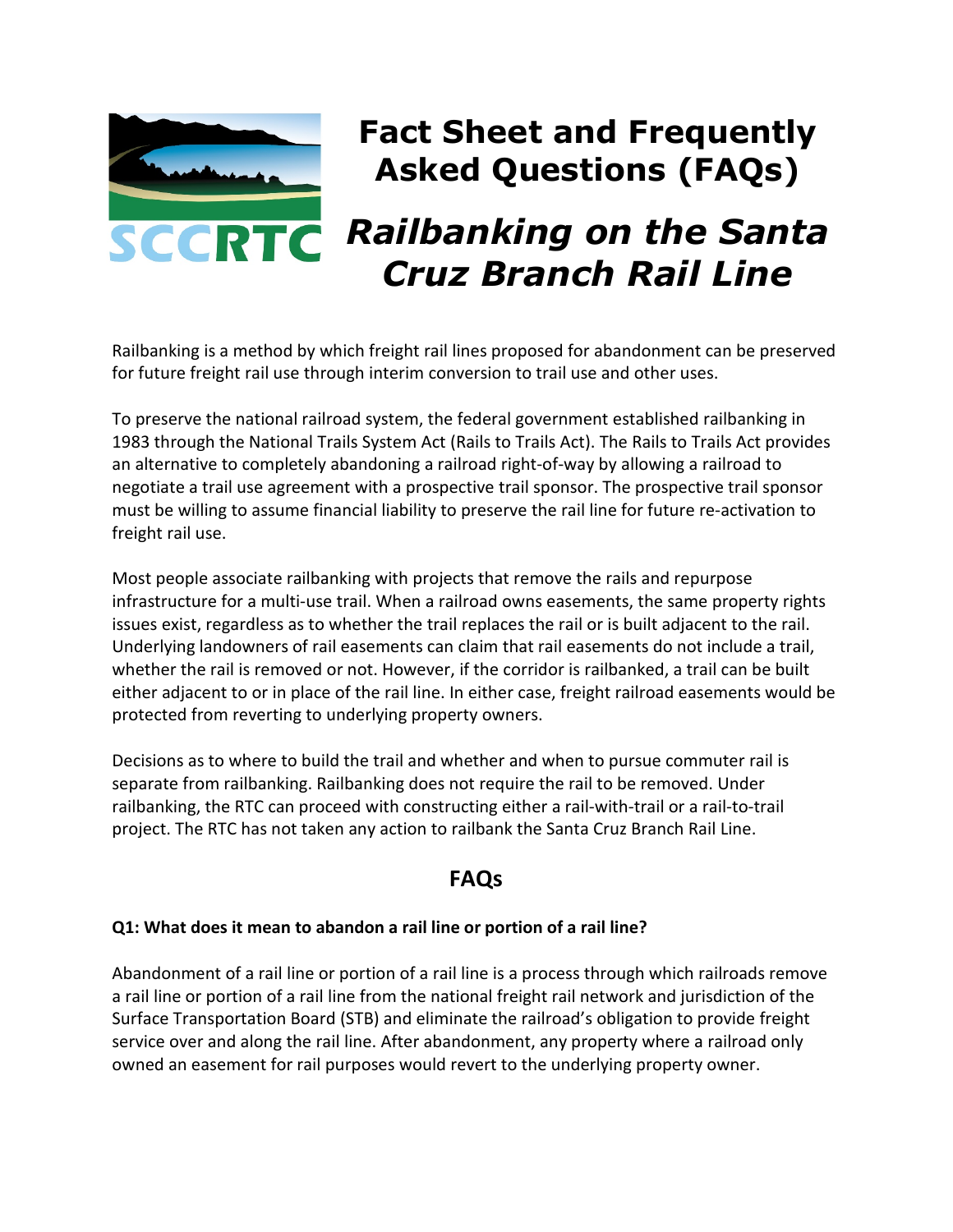#### **Q2: What are the four transportation uses being considered for the Santa Cruz Branch Rail Line?**

The branch line is part of the national freight rail network and has historically provided two uses, freight rail service and recreational (excursion) passenger rail service. The third proposed use is a multi-use active transportation (bicycle and pedestrian) trail along the full length of the right of way. Commuter passenger rail service between Pajaro and Santa Cruz is the fourth proposed use.

#### **Q3: Is railbanking different from abandonment?**

Yes. Although part of the abandonment process, railbanking stops short of abandonment.

#### **Q4: Does railbanking only facilitate building trails?**

No, railbanking would facilitate both implementation of commuter passenger rail service and any configuration of a trail on the branch line.

#### **Q5: If railbanking makes light rail on the branch line easier, what is being banked?**

The right-of-way would be "banked" for potential re-activation of freight rail service.

#### **Q6: How would railbanking make it easier to implement commuter light rail?**

The infrastructure and space needed to accommodate heavy freight rail and light commuter rail are different. Less infrastructure and space would be needed to implement light rail if the rightof-way is railbanked for freight. Scheduling and operations are also easier with only one type of rail on a line.

#### **Q7: If the branch line were railbanked for potential freight re-activation, would any work on the line need to accommodate freight requirements?**

No. Work on the line, including work for commuter rail and/or a trail would not need to be designed for freight rail standards; however, work must be done in a manner that does not jeopardize the integrity of the rail line for potential freight re-activation.

#### **Q8: Who would be responsible for the cost of future freight re-activation?**

This will depend in part on the terms of the interim trail use agreement that is negotiated, but generally, the freight rail operator who applies for re-activation would be responsible for the cost of re-purposing the corridor back for freight operations.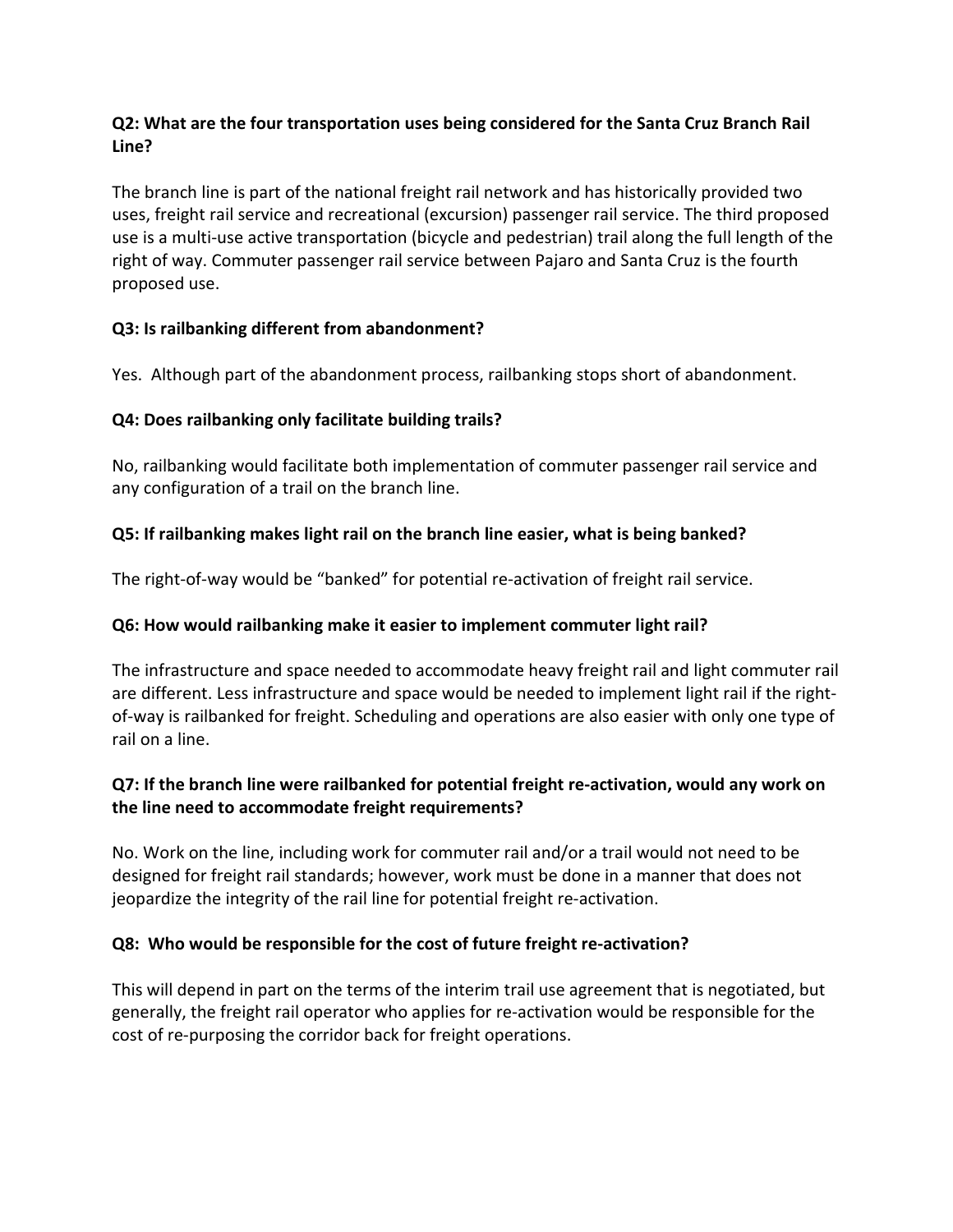#### **Q9: Would railbanking make it easier for RTC to implement a trail adjacent to the rail line?**

Yes. Railbanking would allow the use of any easements that might be restricted to only rail to be expanded to include a trail adjacent to the rail line. The RTC would not need to acquire any additional property rights and would not need to construct the trail to meet freight rail requirements.

#### **Q10: If the corridor is railbanked, could the RTC remove the rail and build an interim trail?**

Yes, but removing the rail is not required.

#### **Q11: Why is a trail in place of the rail referred to as an interim trail?**

Since railbanking would be preserving the rail line for future re-activation of freight rail, any trail built on the existing rail alignment would likely need to be moved (or removed) if freight rail were reactivated.

#### **Q12: If the corridor is railbanked, would the RTC be required to remove the rail and construct a trail in its place?**

No. Railbanking only requires the trail manager to preserve the right of way for future freight re-activation. The rail can remain in place. A trail is only an option and is not required.

#### **Q13: Why is the RTC discussing railbanking now?**

The RTC's contract freight operator, Saint Paul and Pacific Railroad (SPPR) submitted a notice of intent to terminate its agreement with the RTC and a notice of intent to abandon the line. Although SPPR has subsequently withdrawn the notice of intent to abandon the line, SPPR indicated that they reserve the right to file for abandonment at any time.

#### **Q14: If the branch line is not railbanked, could a trail still be built on the rail line?**

Yes, but the trail would need to be located adjacent to the rail line. Additional property rights would need to be obtained at locations where the RTC determines there are insufficient rights to build the trail, such as easements for rail purposes. If those property rights cannot be acquired, then those sections of the trail would need to be diverted off the SCBRL right-of-way and onto local streets.

#### **Q15: What is the status of freight on the branch line?**

There are about a half dozen active freight rail customers in Watsonville. There are no active customers north of Watsonville. The authorized freight operator (SPPR) has contracted with a local operator (Roaring Camp) to provide freight service to existing customers, but SPPR has indicated that they would still like to terminate its agreement with the RTC.